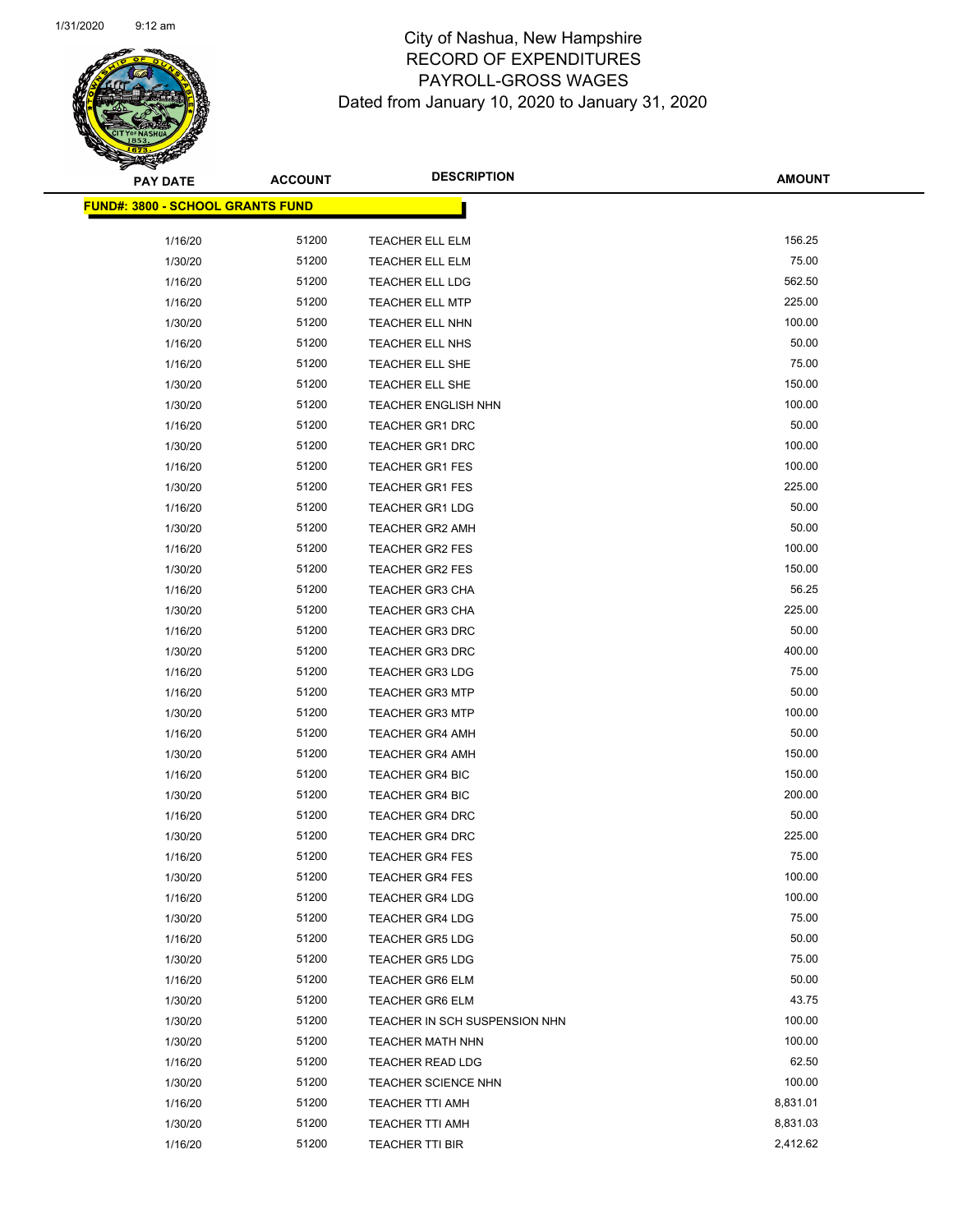| <b>PAY DATE</b>                          | <b>ACCOUNT</b> | <b>DESCRIPTION</b>            | <b>AMOUNT</b> |
|------------------------------------------|----------------|-------------------------------|---------------|
| <u> FUND#: 3800 - SCHOOL GRANTS FUND</u> |                |                               |               |
|                                          |                |                               |               |
| 1/30/20                                  | 51200          | <b>TEACHER TTI BIR</b>        | 2,412.61      |
| 1/16/20                                  | 51200          | <b>TEACHER TTI FES</b>        | 1,408.48      |
| 1/30/20                                  | 51200          | <b>TEACHER TTI FES</b>        | 1,408.50      |
| 1/16/20                                  | 51200          | <b>TEACHER TTI LDG</b>        | 13,396.99     |
| 1/30/20                                  | 51200          | TEACHER TTI LDG               | 11,764.99     |
| 1/16/20                                  | 51200          | <b>TEACHER TTI MTP</b>        | 10,449.19     |
| 1/30/20                                  | 51200          | <b>TEACHER TTI MTP</b>        | 10,707.60     |
| 1/16/20                                  | 51200          | <b>TEACHER TTI NURSERY</b>    | 4,863.29      |
| 1/30/20                                  | 51200          | <b>TEACHER TTI NURSERY</b>    | 4,675.81      |
| 1/16/20                                  | 51200          | TEACHER TTI SHE               | 2,338.97      |
| 1/30/20                                  | 51200          | TEACHER TTI SHE               | 2,338.99      |
| 1/16/20                                  | 51200          | <b>TEACHER TTIDRC</b>         | 6,294.02      |
| 1/30/20                                  | 51200          | <b>TEACHER TTIDRC</b>         | 6,294.00      |
| 1/16/20                                  | 51200          | TECH INTERGRATION ASST LDG    | 93.60         |
| 1/16/20                                  | 51200          | TITLE ONE PARA FES            | 14.21         |
| 1/30/20                                  | 51200          | TITLE ONE PARA FES            | 14.21         |
| 1/16/20                                  | 51200          | TITLE ONE TUTOR               | 943.75        |
| 1/23/20                                  | 51200          | TITLE ONE TUTOR               | 831.25        |
| 1/30/20                                  | 51200          | TITLE ONE TUTOR               | 925.00        |
| 1/16/20                                  | 51300          | <b>CLERICAL 21 CENTURY</b>    | 24.13         |
| 1/23/20                                  | 51300          | <b>CLERICAL 21 CENTURY</b>    | 16.08         |
| 1/30/20                                  | 51300          | <b>CLERICAL 21 CENTURY</b>    | 144.80        |
| 1/30/20                                  | 51412          | <b>SUB TEACHER</b>            | 129.20        |
| 1/16/20                                  | 51650          | ADULT ED DIPOLMA TEACHER      | 400.00        |
| 1/23/20                                  | 51650          | ADULT ED DIPOLMA TEACHER      | 200.00        |
| 1/30/20                                  | 51650          | ADULT ED DIPOLMA TEACHER      | 50.00         |
| 1/23/20                                  | 51650          | ADULT ED INSTRUCTOR           | 125.00        |
| 1/30/20                                  | 51650          | ADULT ED INSTRUCTOR           | 100.00        |
| 1/16/20                                  | 51650          | ASSISTANT PRINCIPAL NHS       | 100.00        |
| 1/30/20                                  | 51650          | ASSISTANT PRINCIPAL NHS       | 225.00        |
| 1/16/20                                  | 51650          | <b>GUIDANCE COUNSELOR NHN</b> | 100.00        |
| 1/30/20                                  | 51650          | GUIDANCE COUNSELOR NHN        | 75.00         |
| 1/16/20                                  | 51650          | GUIDANCE COUNSELOR NHS        | 400.00        |
| 1/30/20                                  | 51650          | <b>GUIDANCE COUNSELOR NHS</b> | 500.00        |
| 1/16/20                                  | 51650          | HOME SCHOOL CORD TTI          | 25.00         |
| 1/23/20                                  | 51650          | <b>INTERPRETER</b>            | 225.00        |
| 1/30/20                                  | 51650          | <b>INTERPRETER</b>            | 118.75        |
| 1/30/20                                  | 51650          | <b>LIBRARIAN LDG</b>          | 25.00         |
| 1/16/20                                  | 51650          | <b>LIBRARIAN NHN</b>          | 25.00         |
| 1/30/20                                  | 51650          | <b>LIBRARIAN NHN</b>          | 50.00         |
| 1/16/20                                  | 51650          | <b>LIBRARIAN NHS</b>          | 50.00         |
| 1/30/20                                  | 51650          | <b>LIBRARIAN NHS</b>          | 25.00         |
| 1/23/20                                  | 51650          | PARA INST LDG                 | 19.83         |
| 1/16/20                                  | 51650          | <b>TEACHER COMPUTER NHN</b>   | 100.00        |
| 1/30/20                                  | 51650          | <b>TEACHER COMPUTER NHN</b>   | 75.00         |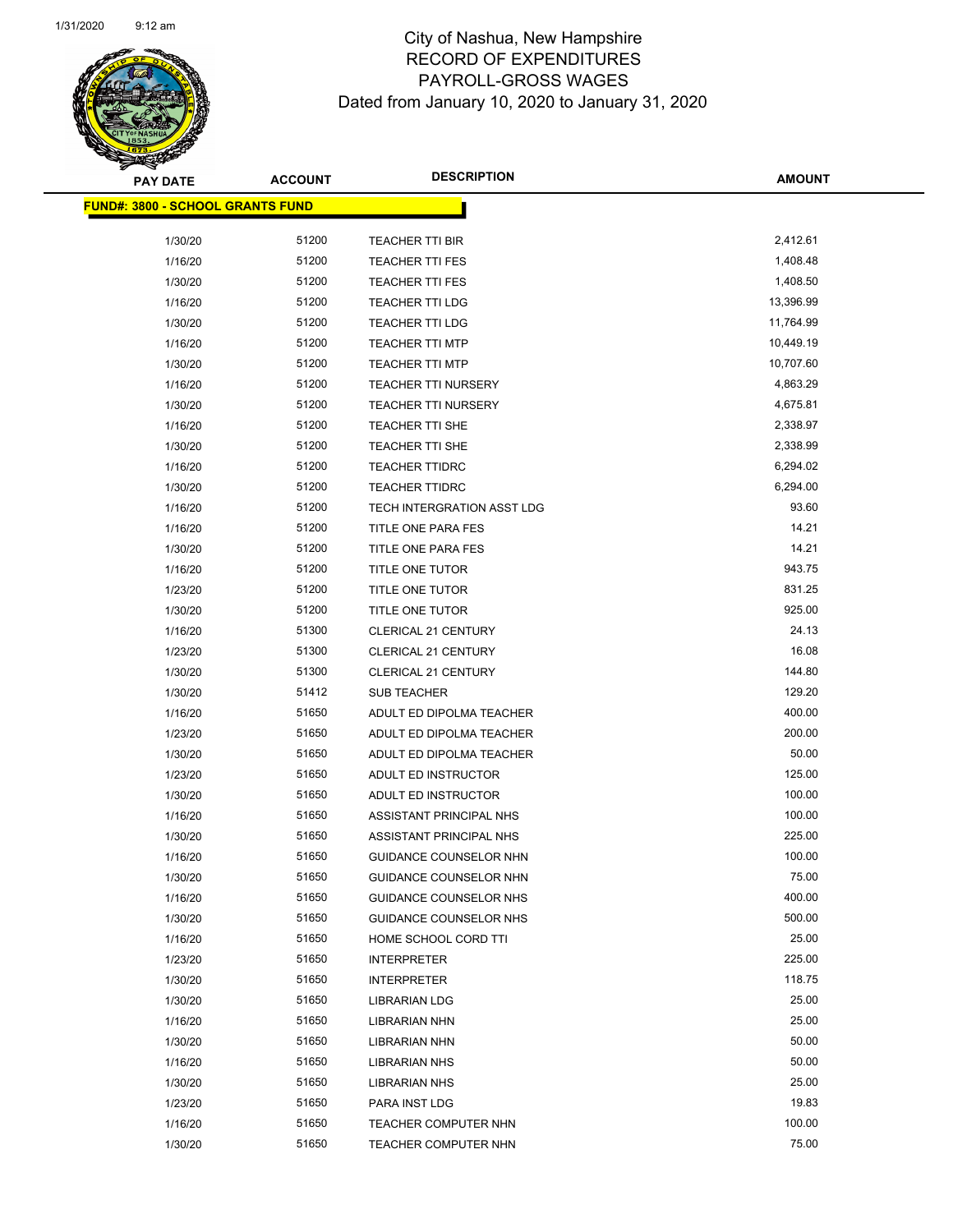

| <b>PAY DATE</b>                         | <b>ACCOUNT</b> | <b>DESCRIPTION</b>         | <b>AMOUNT</b> |
|-----------------------------------------|----------------|----------------------------|---------------|
| <b>FUND#: 3800 - SCHOOL GRANTS FUND</b> |                |                            |               |
| 1/16/20                                 | 51650          | TEACHER COSMETOLOGY NHN    | 200.00        |
| 1/16/20                                 | 51650          | TEACHER CULINARY NHN       | 200.00        |
| 1/16/20                                 | 51650          | <b>TEACHER ECE NHS</b>     | 800.00        |
| 1/16/20                                 | 51650          | TEACHER ELL NHS            | 100.00        |
| 1/30/20                                 | 51650          | TEACHER ELL NHS            | 100.00        |
| 1/16/20                                 | 51650          | TEACHER ENGLISH NHN        | 100.00        |
| 1/30/20                                 | 51650          | TEACHER ENGLISH NHN        | 100.00        |
| 1/16/20                                 | 51650          | TEACHER ENGLISH NHS        | 275.00        |
| 1/30/20                                 | 51650          | TEACHER ENGLISH NHS        | 275.00        |
| 1/30/20                                 | 51650          | <b>TEACHER GR2 LDG</b>     | 25.00         |
| 1/30/20                                 | 51650          | <b>TEACHER GR4 LDG</b>     | 25.00         |
| 1/30/20                                 | 51650          | <b>TEACHER GR5 LDG</b>     | 25.00         |
| 1/16/20                                 | 51650          | <b>TEACHER MATH NHS</b>    | 350.00        |
| 1/30/20                                 | 51650          | <b>TEACHER MATH NHS</b>    | 475.00        |
| 1/16/20                                 | 51650          | <b>TEACHER SCIENCE NHN</b> | 200.00        |
| 1/30/20                                 | 51650          | <b>TEACHER SCIENCE NHN</b> | 200.00        |
| 1/16/20                                 | 51650          | TEACHER SOCIAL STUDIES NHN | 100.00        |
| 1/30/20                                 | 51650          | TEACHER SOCIAL STUDIES NHN | 100.00        |
| 1/16/20                                 | 51650          | TEACHER SOCIAL STUDIES NHS | 200.00        |
| 1/30/20                                 | 51650          | TEACHER SOCIAL STUDIES NHS | 231.25        |
| 1/16/20                                 | 51650          | <b>TEACHER SPED NHN</b>    | 100.00        |
| 1/30/20                                 | 51650          | <b>TEACHER SPED NHN</b>    | 100.00        |
| 1/16/20                                 | 51650          | TEACHER SPED NHS           | 830.00        |
| 1/30/20                                 | 51650          | <b>TEACHER SPED NHS</b>    | 4,868.75      |
| 1/16/20                                 | 51650          | TEACHER TECHED NHS         | 250.00        |
| 1/16/20                                 | 51650          | TEACHER TV PROD NHS        | 575.00        |
| 1/30/20                                 | 51650          | TITLE ONE TUTOR            | 150.00        |
| 1/16/20                                 | 51700          | TEACHER DWSE ELM           | 57.69         |
| 1/30/20                                 | 51700          | <b>TEACHER DWSE ELM</b>    | 57.69         |
| TOTAL FUND 3800 - SCHOOL GRANTS FUND    |                |                            | \$471,177.98  |

| <u> FUND#: 3810 - FOOD SERVICE GRANTS FUND</u> |  |
|------------------------------------------------|--|
|------------------------------------------------|--|

| 122.90 | FOOD SERVICE ASST PT CHA | 51650 | 1/16/20 |
|--------|--------------------------|-------|---------|
| 122.90 | FOOD SERVICE ASST PT CHA | 51650 | 1/23/20 |
| 98.32  | FOOD SERVICE ASST PT CHA | 51650 | 1/30/20 |
| 107.54 | FOOD SERVICE ASST PT DRC | 51650 | 1/16/20 |
| 107.54 | FOOD SERVICE ASST PT DRC | 51650 | 1/23/20 |
| 86.03  | FOOD SERVICE ASST PT DRC | 51650 | 1/30/20 |
| 107.54 | FOOD SERVICE ASST PT FES | 51650 | 1/16/20 |
| 107.54 | FOOD SERVICE ASST PT FES | 51650 | 1/23/20 |
| 46.09  | FOOD SERVICE ASST PT FES | 51650 | 1/30/20 |
| 106.40 | FOOD SERVICE ASST PT FMS | 51650 | 1/16/20 |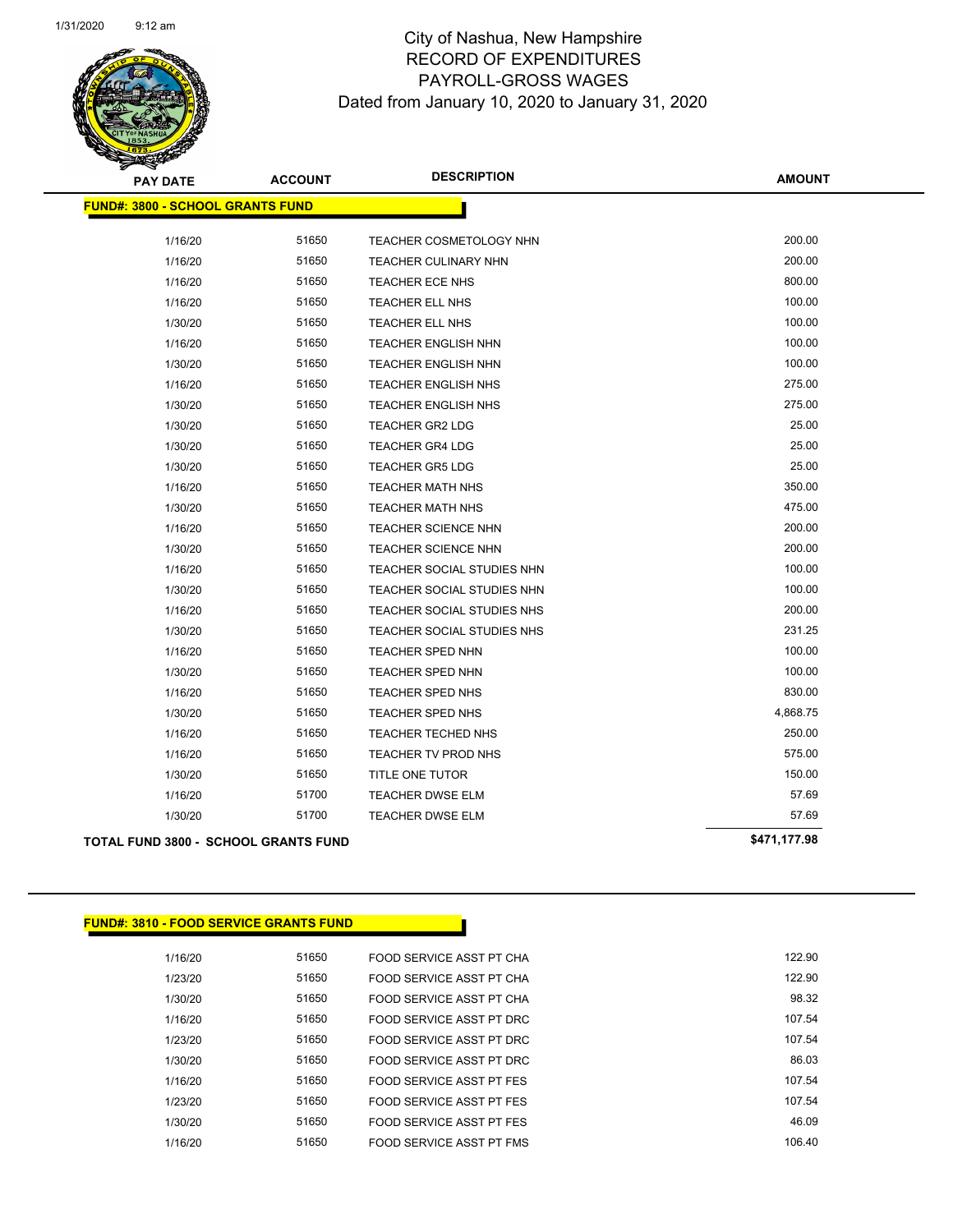

| <b>PAY DATE</b>                                   | <b>ACCOUNT</b> | <b>DESCRIPTION</b>              | <b>AMOUNT</b> |
|---------------------------------------------------|----------------|---------------------------------|---------------|
| <b>FUND#: 3810 - FOOD SERVICE GRANTS FUND</b>     |                |                                 |               |
| 1/23/20                                           | 51650          | <b>FOOD SERVICE ASST PT FMS</b> | 96.43         |
| 1/30/20                                           | 51650          | FOOD SERVICE ASST PT FMS        | 86.45         |
| 1/16/20                                           | 51650          | <b>FOOD SERVICE ASST PT LDG</b> | 24.58         |
| 1/16/20                                           | 51650          | <b>FOOD SERVICE ASST PT MTP</b> | 122.90        |
| 1/23/20                                           | 51650          | <b>FOOD SERVICE ASST PT MTP</b> | 122.90        |
| 1/30/20                                           | 51650          | <b>FOOD SERVICE ASST PT MTP</b> | 98.32         |
| 1/16/20                                           | 51650          | <b>FOOD SERVICE ASST PT PMS</b> | 93.98         |
| 1/23/20                                           | 51650          | <b>FOOD SERVICE ASST PT PMS</b> | 81.45         |
| 1/30/20                                           | 51650          | FOOD SERVICE ASST PT PMS        | 75.18         |
| 1/16/20                                           | 51650          | FOOD SERVICE ASST PT SHE        | 64.00         |
| 1/23/20                                           | 51650          | FOOD SERVICE ASST PT SHE        | 89.60         |
| 1/30/20                                           | 51650          | FOOD SERVICE ASST PT SHE        | 86.03         |
| 1/16/20                                           | 51650          | <b>LUNCH MONITOR LDG</b>        | 36.87         |
| 1/23/20                                           | 51650          | <b>LUNCH MONITOR LDG</b>        | 61.45         |
| 1/30/20                                           | 51650          | <b>LUNCH MONITOR LDG</b>        | 36.87         |
| <b>TOTAL FUND 3810 - FOOD SERVICE GRANTS FUND</b> |                |                                 | \$2,189.81    |

| 1/23/20 | 51100 | <b>MVR CLERK I</b>               | 299.17 |
|---------|-------|----------------------------------|--------|
| 1/30/20 | 51100 | <b>MVR CLERK I</b>               | 299.20 |
| 1/16/20 | 51100 | <b>MVR CLERK II</b>              | 327.95 |
| 1/23/20 | 51100 | <b>MVR CLERK II</b>              | 327.95 |
| 1/30/20 | 51100 | <b>MVR CLERK II</b>              | 327.95 |
| 1/16/20 | 51100 | ORDINANCE VIOLATIONS COORDINATOR | 449.35 |
| 1/23/20 | 51100 | ORDINANCE VIOLATIONS COORDINATOR | 449.35 |
| 1/30/20 | 51100 | ORDINANCE VIOLATIONS COORDINATOR | 449.35 |
| 1/16/20 | 51100 | <b>PARKING MANAGER</b>           | 315.85 |
| 1/23/20 | 51100 | <b>PARKING MANAGER</b>           | 315.85 |
| 1/30/20 | 51100 | <b>PARKING MANAGER</b>           | 315.85 |
| 1/16/20 | 51200 | PARKING ENFORCEMENT SPECIALIST   | 941.46 |
| 1/23/20 | 51200 | PARKING ENFORCEMENT SPECIALIST   | 949.67 |
| 1/30/20 | 51200 | PARKING ENFORCEMENT SPECIALIST   | 978.44 |
| 1/16/20 | 51300 | <b>MVR CLERK II</b>              | 9.23   |
| 1/23/20 | 51300 | <b>MVR CLERK II</b>              | 6.16   |
| 1/30/20 | 51300 | ORDINANCE VIOLATIONS COORDINATOR | 16.85  |

Π

## **TOTAL FUND 4005 - TRAFFIC VIOLATIONS FUND \$6,779.63**

**FUND#: 4005 - TRAFFIC VIOLATIONS FUND**

| <b>TOTAL FUND 4005 - TRAFFIC VIOLATIONS FUND</b> |  |  |
|--------------------------------------------------|--|--|
|                                                  |  |  |

1/16/20 51100 MAINTENANCE SPEC 340.00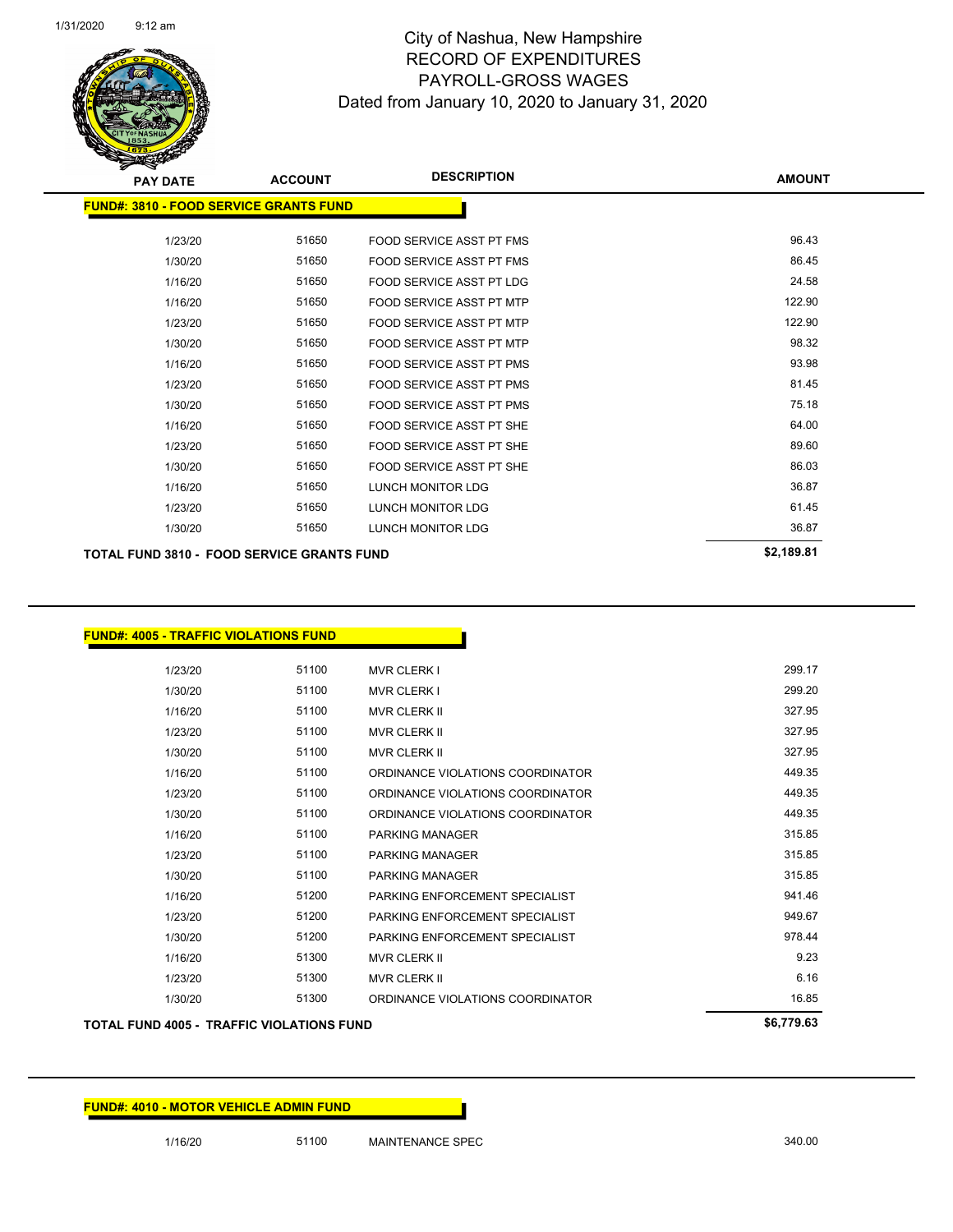

| $\boldsymbol{z}$ | -<br><b>PAY DATE</b>                              | <b>ACCOUNT</b> | <b>DESCRIPTION</b>      | <b>AMOUNT</b> |
|------------------|---------------------------------------------------|----------------|-------------------------|---------------|
|                  | <b>FUND#: 4010 - MOTOR VEHICLE ADMIN FUND</b>     |                |                         |               |
|                  | 1/23/20                                           | 51100          | <b>MAINTENANCE SPEC</b> | (340.00)      |
|                  | 1/23/20                                           | 51100          | <b>MVR CLERK I</b>      | 299.18        |
|                  | 1/30/20                                           | 51100          | <b>MVR CLERK I</b>      | 299.15        |
|                  | <b>TOTAL FUND 4010 - MOTOR VEHICLE ADMIN FUND</b> |                |                         | \$598.33      |

|             |                     |       | <b>FUND#: 4030 - POLICE SPECIAL DETAILS FUND</b> |
|-------------|---------------------|-------|--------------------------------------------------|
| 2,787.33    | PATROLMAN ALL RANKS | 51710 | 1/16/20                                          |
| 2,932.95    | PATROLMAN ALL RANKS | 51710 | 1/23/20                                          |
| 2,596.02    | PATROLMAN ALL RANKS | 51710 | 1/30/20                                          |
| 304.20      | LIEUTENANT          | 51712 | 1/16/20                                          |
| 608.40      | <b>LIEUTENANT</b>   | 51712 | 1/23/20                                          |
| 190.80      | PATROLMAN ALL RANKS | 51712 | 1/23/20                                          |
| 304.20      | PATROLMAN ALL RANKS | 51712 | 1/30/20                                          |
| 1,610.10    | <b>SERGEANT</b>     | 51712 | 1/16/20                                          |
| 310.05      | <b>SERGEANT</b>     | 51712 | 1/23/20                                          |
| 572.40      | <b>SERGEANT</b>     | 51712 | 1/30/20                                          |
| \$12,216.45 |                     |       | TOTAL FUND 4030 - POLICE SPECIAL DETAILS FUND    |

|              | <b>FUND#: 4035 - POLICE OVERTIME BILLING FUND</b> |       |                                                       |  |  |
|--------------|---------------------------------------------------|-------|-------------------------------------------------------|--|--|
| (2,245.91)   | LIEUTENANT                                        | 51300 | 1/30/20                                               |  |  |
| 1,211.91     | PATROLMAN ALL RANKS                               | 51300 | 1/16/20                                               |  |  |
| 1,508.82     | PATROLMAN ALL RANKS                               | 51300 | 1/23/20                                               |  |  |
| 93.47        | PATROLMAN ALL RANKS                               | 51300 | 1/30/20                                               |  |  |
| (1,740.95)   | <b>SERGEANT</b>                                   | 51300 | 1/30/20                                               |  |  |
| (\$1,172.66) |                                                   |       | <b>TOTAL FUND 4035 - POLICE OVERTIME BILLING FUND</b> |  |  |

|  | <b>FUND#: 4600 - ECON DEV-GREATER NASHUA RLF</b> |  |
|--|--------------------------------------------------|--|

| <b>TOTAL FUND 4600 - ECON DEV-GREATER NASHUA RLF</b> |       |                               |        |
|------------------------------------------------------|-------|-------------------------------|--------|
| 1/30/20                                              | 55118 | TELEPHONE-CELLULAR            | 7.50   |
| 1/30/20                                              | 51100 | DWNTWN SPCLST & OED PGRM COOR | 197.35 |
| 1/23/20                                              | 51100 | DWNTWN SPCLST & OED PGRM COOR | 197.35 |
| 1/16/20                                              | 51100 | DWNTWN SPCLST & OED PGRM COOR | 197.35 |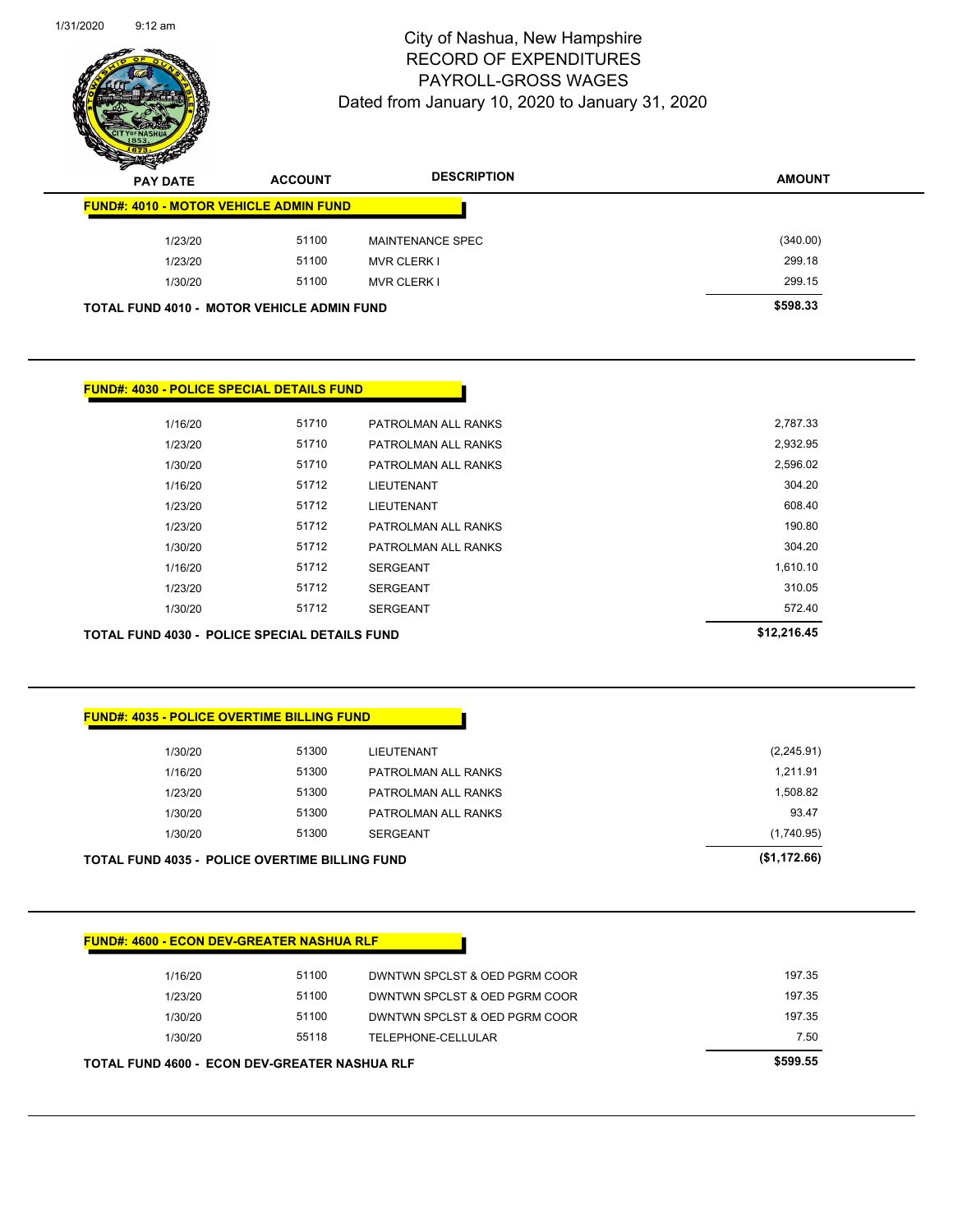

| $\boldsymbol{z}$<br>$\sim$<br><b>PAY DATE</b> | <b>ACCOUNT</b>                                    | <b>DESCRIPTION</b>            | <b>AMOUNT</b> |
|-----------------------------------------------|---------------------------------------------------|-------------------------------|---------------|
| <b>FUND#: 4610 - ECON DEV-BROWNFIELDS RLF</b> |                                                   |                               |               |
| 1/16/20                                       | 51100                                             | DWNTWN SPCLST & OED PGRM COOR | 197.35        |
| 1/23/20                                       | 51100                                             | DWNTWN SPCLST & OED PGRM COOR | 197.35        |
| 1/30/20                                       | 51100                                             | DWNTWN SPCLST & OED PGRM COOR | 197.35        |
| 1/30/20                                       | 55118                                             | TELEPHONE-CELLULAR            | 7.50          |
|                                               | <b>TOTAL FUND 4610 - ECON DEV-BROWNFIELDS RLF</b> |                               | \$599.55      |

## **FUND#: 6000 - SOLID WASTE FUND**

| 1/16/20 | 51100 | <b>ADMINISTRATIVE ASSISTANT II</b>   | 1,628.05 |
|---------|-------|--------------------------------------|----------|
| 1/23/20 | 51100 | <b>ADMINISTRATIVE ASSISTANT II</b>   | 1,637.55 |
| 1/30/20 | 51100 | ADMINISTRATIVE ASSISTANT II          | 1,637.55 |
| 1/16/20 | 51100 | ASSISTANT DIRECTOR OF PUBLIC WORKS   | 213.90   |
| 1/23/20 | 51100 | ASSISTANT DIRECTOR OF PUBLIC WORKS   | 213.90   |
| 1/30/20 | 51100 | ASSISTANT DIRECTOR OF PUBLIC WORKS   | 213.90   |
| 1/16/20 | 51100 | AUTOMATED TRASH COLLECTION OPR       | 4,898.00 |
| 1/23/20 | 51100 | AUTOMATED TRASH COLLECTION OPR       | 4,898.00 |
| 1/30/20 | 51100 | AUTOMATED TRASH COLLECTION OPR       | 4,898.00 |
| 1/16/20 | 51100 | <b>CITY ENGINEER</b>                 | 350.25   |
| 1/23/20 | 51100 | <b>CITY ENGINEER</b>                 | 350.25   |
| 1/30/20 | 51100 | <b>CITY ENGINEER</b>                 | 350.25   |
| 1/16/20 | 51100 | <b>COLLECTION EQUIP OPR</b>          | 6,495.44 |
| 1/23/20 | 51100 | <b>COLLECTION EQUIP OPR</b>          | 6,484.80 |
| 1/30/20 | 51100 | <b>COLLECTION EQUIP OPR</b>          | 6,484.80 |
| 1/16/20 | 51100 | <b>COLLECTION EQUIP OPR LANDFILL</b> | 1,940.81 |
| 1/23/20 | 51100 | COLLECTION EQUIP OPR LANDFILL        | 1,940.80 |
| 1/30/20 | 51100 | COLLECTION EQUIP OPR LANDFILL        | 1,940.80 |
| 1/16/20 | 51100 | DEP TREASURER TAX COLLECTOR          | 266.40   |
| 1/23/20 | 51100 | DEP TREASURER TAX COLLECTOR          | 266.40   |
| 1/30/20 | 51100 | DEP TREASURER TAX COLLECTOR          | 266.40   |
| 1/16/20 | 51100 | <b>DEPUTY CITY ENGINEER</b>          | 86.70    |
| 1/23/20 | 51100 | <b>DEPUTY CITY ENGINEER</b>          | 86.71    |
| 1/30/20 | 51100 | <b>DEPUTY CITY ENGINEER</b>          | 86.70    |
| 1/16/20 | 51100 | <b>DIRECTOR PUBLIC WORKS</b>         | 276.30   |
| 1/23/20 | 51100 | <b>DIRECTOR PUBLIC WORKS</b>         | 276.30   |
| 1/30/20 | 51100 | <b>DIRECTOR PUBLIC WORKS</b>         | 276.30   |
| 1/16/20 | 51100 | DPW BILLING ACCOUNTANT               | 509.80   |
| 1/23/20 | 51100 | DPW BILLING ACCOUNTANT               | 509.80   |
| 1/30/20 | 51100 | DPW BILLING ACCOUNTANT               | 509.80   |
| 1/16/20 | 51100 | DPW COLLECTIONS SPEC III             | 414.80   |
| 1/23/20 | 51100 | DPW COLLECTIONS SPEC III             | 414.80   |
| 1/30/20 | 51100 | DPW COLLECTIONS SPEC III             | 414.80   |
| 1/16/20 | 51100 | DPW CONTRACT ADMINISTRATOR           | 124.30   |
| 1/23/20 | 51100 | DPW CONTRACT ADMINISTRATOR           | 124.30   |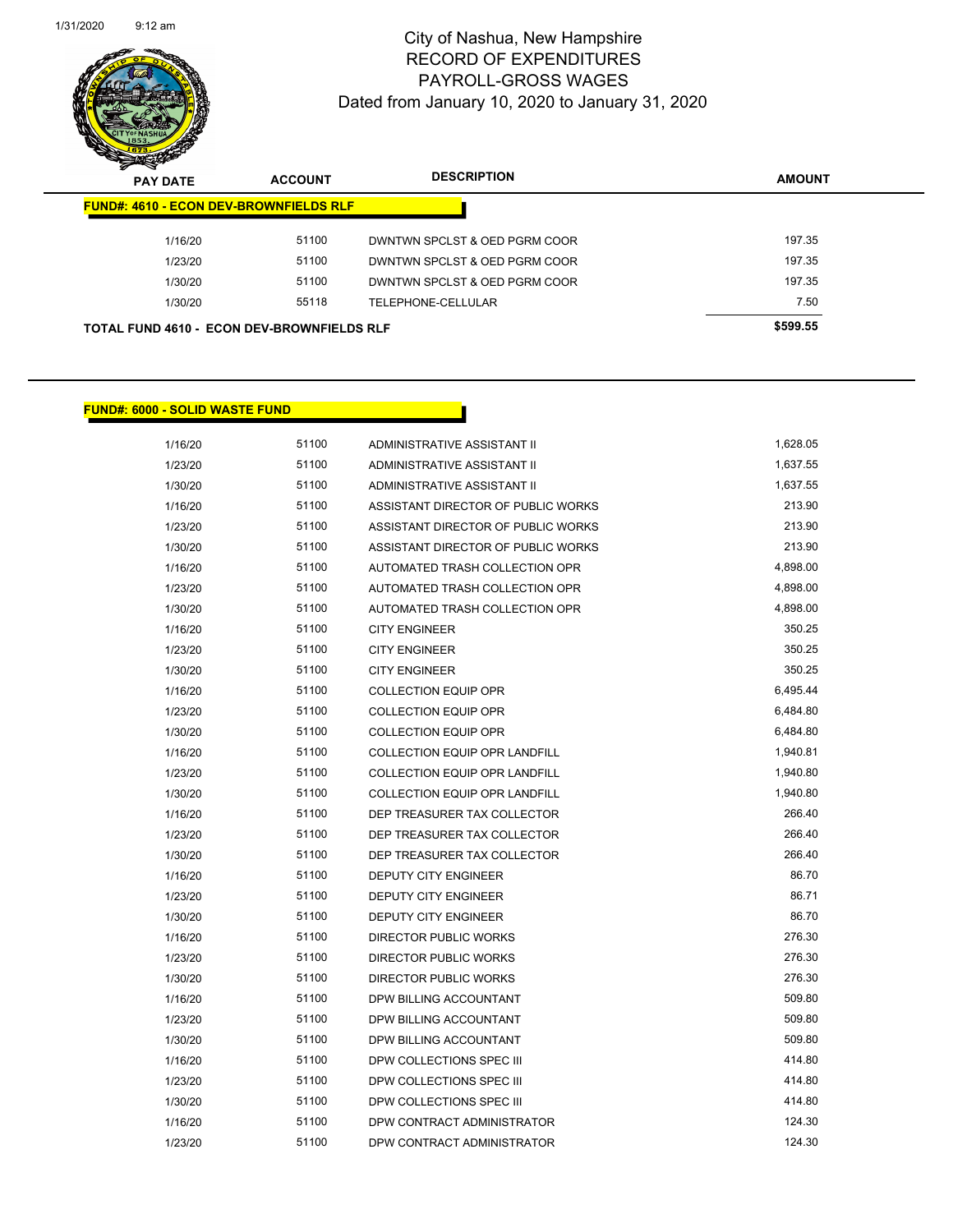

| <b>PAY DATE</b>                        | <b>ACCOUNT</b> | <b>DESCRIPTION</b>               | <b>AMOUNT</b> |
|----------------------------------------|----------------|----------------------------------|---------------|
| <u> FUND#: 6000 - SOLID WASTE FUND</u> |                |                                  |               |
| 1/30/20                                | 51100          | DPW CONTRACT ADMINISTRATOR       | 124.30        |
| 1/16/20                                | 51100          | <b>ENVIRONMENTAL ENGINEER</b>    | 1,565.25      |
| 1/23/20                                | 51100          | <b>ENVIRONMENTAL ENGINEER</b>    | 1,565.25      |
| 1/30/20                                | 51100          | <b>ENVIRONMENTAL ENGINEER</b>    | 1,565.25      |
| 1/16/20                                | 51100          | <b>EQUIPMENT OPR LANDFILL</b>    | 5,916.00      |
| 1/23/20                                | 51100          | <b>EQUIPMENT OPR LANDFILL</b>    | 5,916.00      |
| 1/30/20                                | 51100          | <b>EQUIPMENT OPR LANDFILL</b>    | 5,916.00      |
| 1/16/20                                | 51100          | <b>EXECUTIVE ASSISTANT</b>       | 173.75        |
| 1/23/20                                | 51100          | <b>EXECUTIVE ASSISTANT</b>       | 173.75        |
| 1/30/20                                | 51100          | <b>EXECUTIVE ASSISTANT</b>       | 173.75        |
| 1/16/20                                | 51100          | FINANCE AND ADMIN MANAGER        | 444.00        |
| 1/23/20                                | 51100          | FINANCE AND ADMIN MANAGER        | 444.00        |
| 1/30/20                                | 51100          | <b>FINANCE AND ADMIN MANAGER</b> | 444.00        |
| 1/16/20                                | 51100          | FLEET MANAGER STREET DEPT        | 352.25        |
| 1/23/20                                | 51100          | FLEET MANAGER STREET DEPT        | 352.25        |
| 1/30/20                                | 51100          | FLEET MANAGER STREET DEPT        | 352.25        |
| 1/16/20                                | 51100          | LICENSED SCALE OPERATOR          | 1,760.76      |
| 1/23/20                                | 51100          | LICENSED SCALE OPERATOR          | 1,760.76      |
| 1/30/20                                | 51100          | LICENSED SCALE OPERATOR          | 1,760.76      |
| 1/16/20                                | 51100          | PUBLIC RELATIONS ADMINISTRATOR   | 173.75        |
| 1/23/20                                | 51100          | PUBLIC RELATIONS ADMINISTRATOR   | 173.75        |
| 1/30/20                                | 51100          | PUBLIC RELATIONS ADMINISTRATOR   | 173.75        |
| 1/16/20                                | 51100          | RECYCLING COORDINATOR            | 1,218.50      |
| 1/23/20                                | 51100          | RECYCLING COORDINATOR            | 1,218.50      |
| 1/30/20                                | 51100          | RECYCLING COORDINATOR            | 1,218.50      |
| 1/16/20                                | 51100          | SENIOR STAFF ENGINEER            | 152.00        |
| 1/23/20                                | 51100          | <b>SENIOR STAFF ENGINEER</b>     | 152.00        |
| 1/30/20                                | 51100          | <b>SENIOR STAFF ENGINEER</b>     | 152.00        |
| 1/16/20                                | 51100          | SOLID WASTE FOREMAN              | 2,649.20      |
| 1/23/20                                | 51100          | SOLID WASTE FOREMAN              | 2,649.20      |
| 1/30/20                                | 51100          | <b>SOLID WASTE FOREMAN</b>       | 2,649.20      |
| 1/16/20                                | 51100          | SOLID WASTE TECHNICIAN           | 1,184.00      |
| 1/23/20                                | 51100          | SOLID WASTE TECHNICIAN           | 1,184.00      |
| 1/30/20                                | 51100          | SOLID WASTE TECHNICIAN           | 1,184.00      |
| 1/16/20                                | 51100          | SR MGR ACCT FIN REPORTING        | 197.30        |
| 1/23/20                                | 51100          | SR MGR ACCT FIN REPORTING        | 197.30        |
| 1/30/20                                | 51100          | SR MGR ACCT FIN REPORTING        | 197.30        |
| 1/16/20                                | 51100          | SUPERINTENDENT OF SOLID WASTE    | 1,907.15      |
| 1/23/20                                | 51100          | SUPERINTENDENT OF SOLID WASTE    | 1,907.15      |
| 1/30/20                                | 51100          | SUPERINTENDENT OF SOLID WASTE    | 1,907.15      |
| 1/16/20                                | 51300          | ADMINISTRATIVE ASSISTANT II      | 22.48         |
| 1/30/20                                | 51300          | ADMINISTRATIVE ASSISTANT II      | 16.45         |
| 1/30/20                                | 51300          | AUTO MECH 1ST CLASS NIGHTS       | 325.40        |
| 1/30/20                                | 51300          | AUTO MECH 2ND CLASS              | 597.42        |
| 1/16/20                                | 51300          | AUTOMATED TRASH COLLECTION OPR   | 309.67        |
|                                        |                |                                  |               |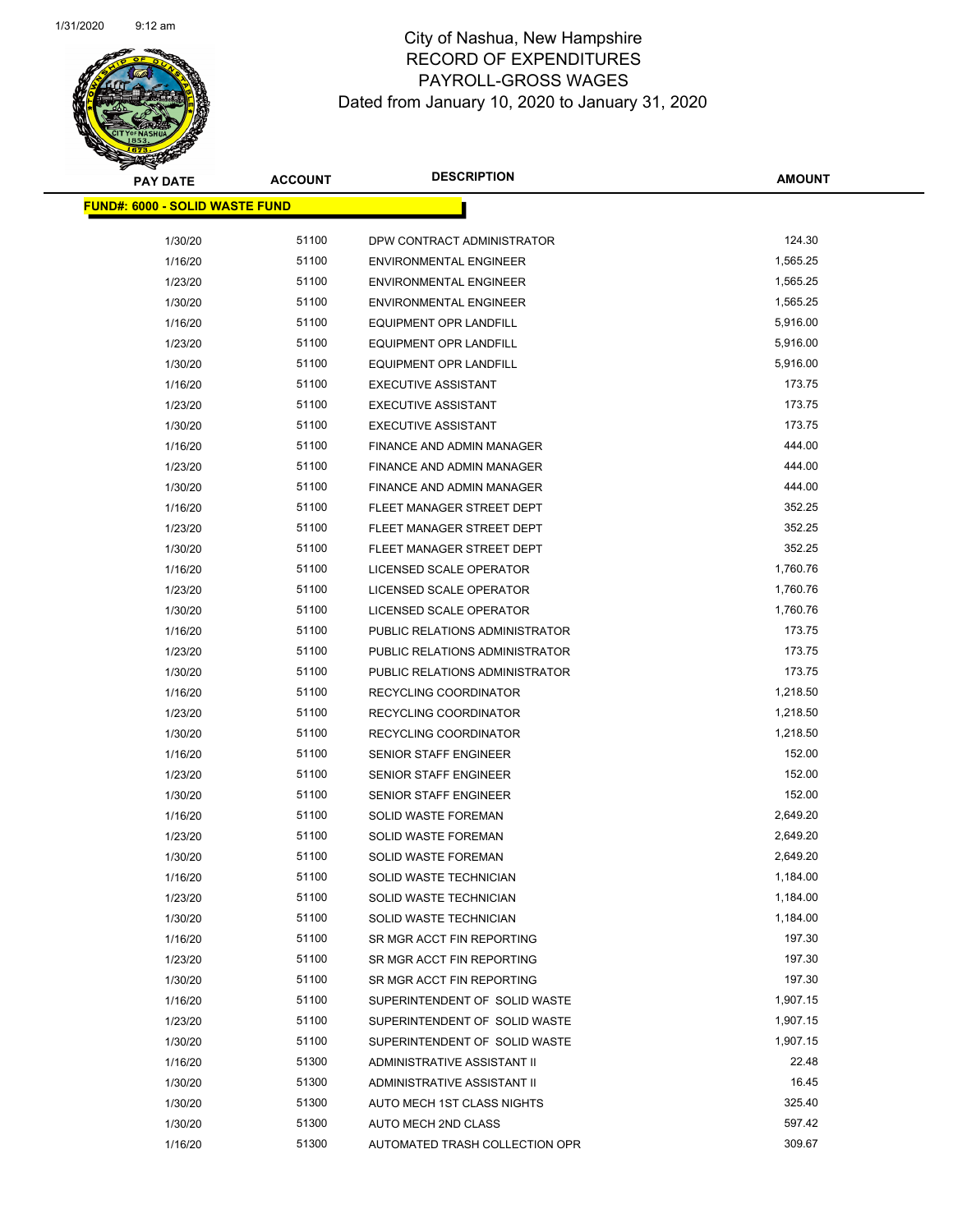

| <b>PAY DATE</b>                       | <b>ACCOUNT</b> | <b>DESCRIPTION</b>                   | <b>AMOUNT</b> |
|---------------------------------------|----------------|--------------------------------------|---------------|
| <b>FUND#: 6000 - SOLID WASTE FUND</b> |                |                                      |               |
| 1/23/20                               | 51300          | AUTOMATED TRASH COLLECTION OPR       | 412.92        |
| 1/30/20                               | 51300          | AUTOMATED TRASH COLLECTION OPR       | 1,397.82      |
| 1/16/20                               | 51300          | <b>COLLECTION EQUIP OPR</b>          | 1,110.21      |
| 1/23/20                               | 51300          | <b>COLLECTION EQUIP OPR</b>          | 283.68        |
| 1/30/20                               | 51300          | <b>COLLECTION EQUIP OPR</b>          | 1,123.67      |
| 1/16/20                               | 51300          | <b>COLLECTION EQUIP OPR LANDFILL</b> | 191.08        |
| 1/23/20                               | 51300          | <b>COLLECTION EQUIP OPR LANDFILL</b> | 186.30        |
| 1/30/20                               | 51300          | <b>COLLECTION EQUIP OPR LANDFILL</b> | 298.08        |
| 1/16/20                               | 51300          | DPW COLLECTIONS SPEC III             | 7.76          |
| 1/30/20                               | 51300          | <b>EQUIP OPR STREET REPAIR</b>       | 297.96        |
| 1/16/20                               | 51300          | <b>EQUIPMENT OPR LANDFILL</b>        | 822.59        |
| 1/23/20                               | 51300          | <b>EQUIPMENT OPR LANDFILL</b>        | 680.84        |
| 1/30/20                               | 51300          | <b>EQUIPMENT OPR LANDFILL</b>        | 1,408.71      |
| 1/16/20                               | 51300          | LICENSED SCALE OPERATOR              | 463.02        |
| 1/23/20                               | 51300          | LICENSED SCALE OPERATOR              | 387.84        |
| 1/30/20                               | 51300          | LICENSED SCALE OPERATOR              | 627.27        |
| 1/16/20                               | 51300          | <b>MASON PIPELAYER</b>               | 117.73        |
| 1/30/20                               | 51300          | <b>SIGN MAINTENANCE</b>              | 565.20        |
| 1/16/20                               | 51300          | <b>SOLID WASTE FOREMAN</b>           | 819.59        |
| 1/23/20                               | 51300          | <b>SOLID WASTE FOREMAN</b>           | 285.62        |
| 1/30/20                               | 51300          | <b>SOLID WASTE FOREMAN</b>           | 807.18        |
| 1/16/20                               | 51300          | TRUCK DRIVER STREET REPAIR           | 121.59        |
| 1/30/20                               | 51300          | <b>TRUCK DRIVER STREET REPAIR</b>    | 833.76        |
| 1/30/20                               | 51300          | <b>WELDER FIRST CLASS</b>            | 325.20        |
| 1/30/20                               | 51600          | <b>COLLECTION EQUIP OPR LANDFILL</b> | 800.00        |
| 1/30/20                               | 55118          | TELEPHONE-CELLULAR                   | 135.50        |
| TOTAL FUND 6000 - SOLID WASTE FUND    |                |                                      | \$120,476.23  |

## **FUND#: 6200 - WASTEWATER FUND**

| 1/16/20 | 51100 | ADMINISTRATIVE ASSISTANT II        | 760.20   |
|---------|-------|------------------------------------|----------|
| 1/23/20 | 51100 | ADMINISTRATIVE ASSISTANT II        | 760.20   |
| 1/30/20 | 51100 | ADMINISTRATIVE ASSISTANT II        | 760.20   |
| 1/16/20 | 51100 | ANALYTICAL CHEMIST                 | 880.50   |
| 1/23/20 | 51100 | ANALYTICAL CHEMIST                 | 880.50   |
| 1/30/20 | 51100 | ANALYTICAL CHEMIST                 | 880.50   |
| 1/16/20 | 51100 | ASSISTANT CONSTRUCTION ENGINEER    | 1,129.00 |
| 1/23/20 | 51100 | ASSISTANT CONSTRUCTION ENGINEER    | 1.129.00 |
| 1/30/20 | 51100 | ASSISTANT CONSTRUCTION ENGINEER    | 1,129.00 |
| 1/16/20 | 51100 | ASSISTANT DIRECTOR OF PUBLIC WORKS | 213.95   |
| 1/23/20 | 51100 | ASSISTANT DIRECTOR OF PUBLIC WORKS | 213.95   |
| 1/30/20 | 51100 | ASSISTANT DIRECTOR OF PUBLIC WORKS | 213.95   |
| 1/16/20 | 51100 | <b>CITY ENGINEER</b>               | 817.30   |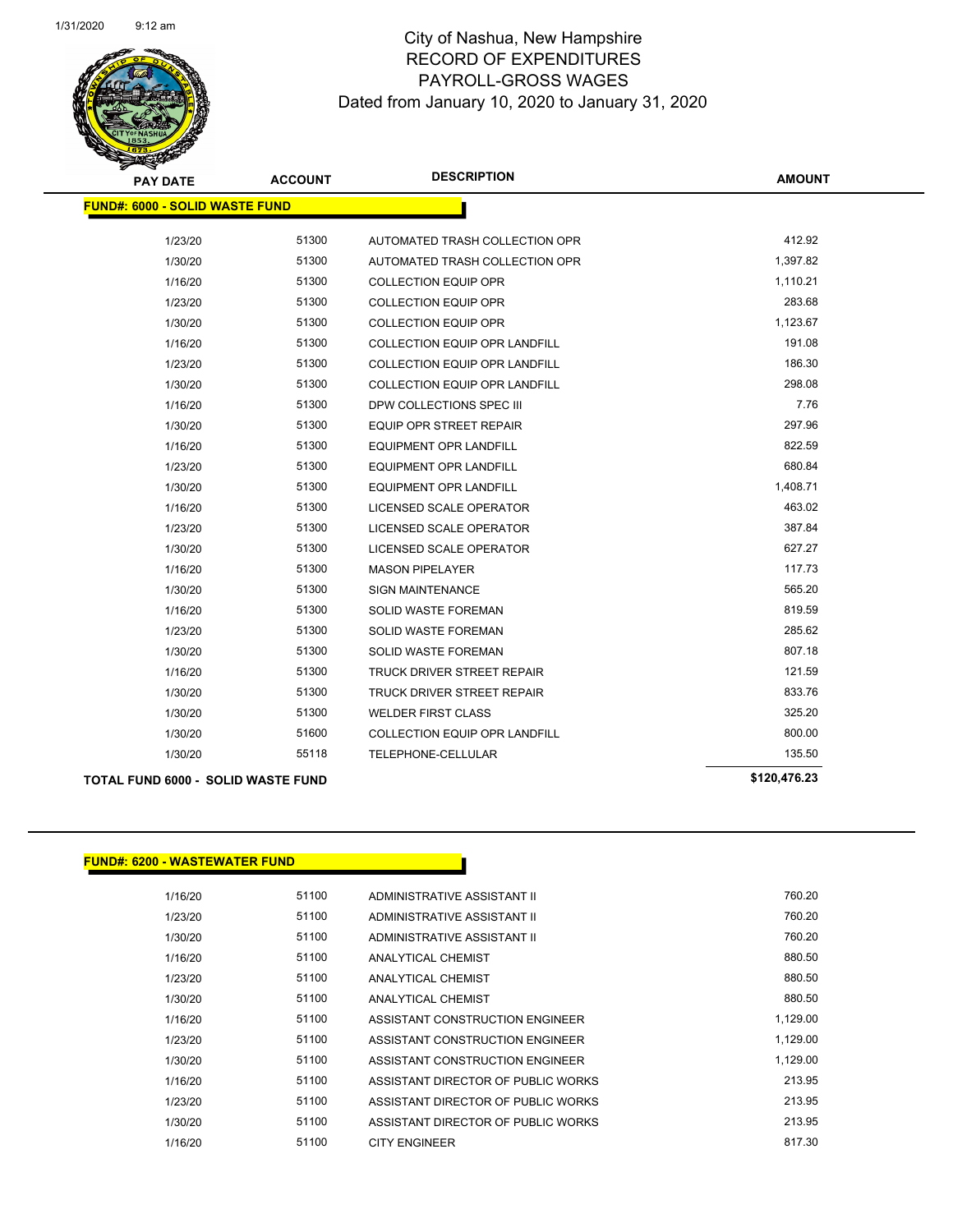| <b>PAY DATE</b>                      | <b>ACCOUNT</b> | <b>DESCRIPTION</b>                          | AMOUNT   |
|--------------------------------------|----------------|---------------------------------------------|----------|
| <b>FUND#: 6200 - WASTEWATER FUND</b> |                |                                             |          |
| 1/23/20                              | 51100          | <b>CITY ENGINEER</b>                        | 817.30   |
| 1/30/20                              | 51100          | <b>CITY ENGINEER</b>                        | 817.30   |
| 1/16/20                              | 51100          | <b>COLLECTION SYSTEMS OPERATOR</b>          | 1,077.56 |
| 1/23/20                              | 51100          | <b>COLLECTION SYSTEMS OPERATOR</b>          | 2,057.16 |
| 1/30/20                              | 51100          | <b>COLLECTION SYSTEMS OPERATOR</b>          | 2,057.16 |
| 1/16/20                              | 51100          | <b>COLLECTION SYSTEMS TECHNICIAN</b>        | 2,287.23 |
| 1/23/20                              | 51100          | COLLECTION SYSTEMS TECHNICIAN               | 2,311.51 |
| 1/30/20                              | 51100          | COLLECTION SYSTEMS TECHNICIAN               | 2,103.20 |
| 1/16/20                              | 51100          | <b>COLLECTIONS SPEC II</b>                  | 205.72   |
| 1/23/20                              | 51100          | <b>COLLECTIONS SPEC II</b>                  | 205.72   |
| 1/16/20                              | 51100          | DEP TREASURER TAX COLLECTOR                 | 266.40   |
| 1/23/20                              | 51100          | DEP TREASURER TAX COLLECTOR                 | 266.40   |
| 1/30/20                              | 51100          | DEP TREASURER TAX COLLECTOR                 | 266.40   |
| 1/16/20                              | 51100          | <b>DEPUTY CITY ENGINEER</b>                 | 867.15   |
| 1/23/20                              | 51100          | <b>DEPUTY CITY ENGINEER</b>                 | 867.14   |
| 1/30/20                              | 51100          | DEPUTY CITY ENGINEER                        | 867.15   |
| 1/16/20                              | 51100          | <b>DIRECTOR PUBLIC WORKS</b>                | 552.50   |
| 1/23/20                              | 51100          | <b>DIRECTOR PUBLIC WORKS</b>                | 552.50   |
| 1/30/20                              | 51100          | <b>DIRECTOR PUBLIC WORKS</b>                | 552.50   |
| 1/16/20                              | 51100          | DPW BILLING ACCOUNTANT                      | 509.75   |
| 1/23/20                              | 51100          | DPW BILLING ACCOUNTANT                      | 509.75   |
| 1/30/20                              | 51100          | DPW BILLING ACCOUNTANT                      | 509.75   |
| 1/16/20                              | 51100          | DPW COLLECTIONS SPEC III                    | 414.85   |
| 1/23/20                              | 51100          | DPW COLLECTIONS SPEC III                    | 414.85   |
| 1/30/20                              | 51100          | DPW COLLECTIONS SPEC III                    | 414.86   |
| 1/16/20                              | 51100          | DPW CONTRACT ADMINISTRATOR                  | 745.70   |
| 1/23/20                              | 51100          | DPW CONTRACT ADMINISTRATOR                  | 745.70   |
| 1/30/20                              | 51100          | DPW CONTRACT ADMINISTRATOR                  | 745.70   |
| 1/16/20                              | 51100          | ELECTRICAL DIAGNOSTIC TECH I                | 1,120.00 |
| 1/23/20                              | 51100          | ELECTRICAL DIAGNOSTIC TECH I                | 1,120.00 |
| 1/30/20                              | 51100          | ELECTRICAL DIAGNOSTIC TECH I                | 1,120.00 |
| 1/16/20                              | 51100          | ENVIRONMENTAL PERMIT & PROGRAMS COORDINATOR | 1,360.80 |
| 1/23/20                              | 51100          | ENVIRONMENTAL PERMIT & PROGRAMS COORDINATOR | 1,360.80 |
| 1/30/20                              | 51100          | ENVIRONMENTAL PERMIT & PROGRAMS COORDINATOR | 1,360.80 |
| 1/16/20                              | 51100          | <b>EXECUTIVE ASSISTANT</b>                  | 173.75   |
| 1/23/20                              | 51100          | <b>EXECUTIVE ASSISTANT</b>                  | 173.75   |
| 1/30/20                              | 51100          | <b>EXECUTIVE ASSISTANT</b>                  | 173.75   |
| 1/16/20                              | 51100          | FINANCE AND ADMIN MANAGER                   | 444.00   |
| 1/23/20                              | 51100          | FINANCE AND ADMIN MANAGER                   | 444.00   |
| 1/30/20                              | 51100          | FINANCE AND ADMIN MANAGER                   | 444.00   |
| 1/16/20                              | 51100          | FLEET MANAGER STREET DEPT                   | 117.40   |
| 1/23/20                              | 51100          | FLEET MANAGER STREET DEPT                   | 117.40   |
| 1/30/20                              | 51100          | FLEET MANAGER STREET DEPT                   | 117.40   |
| 1/16/20                              | 51100          | <b>GIS SPECIALIST</b>                       | 719.60   |
| 1/23/20                              | 51100          | <b>GIS SPECIALIST</b>                       | 719.60   |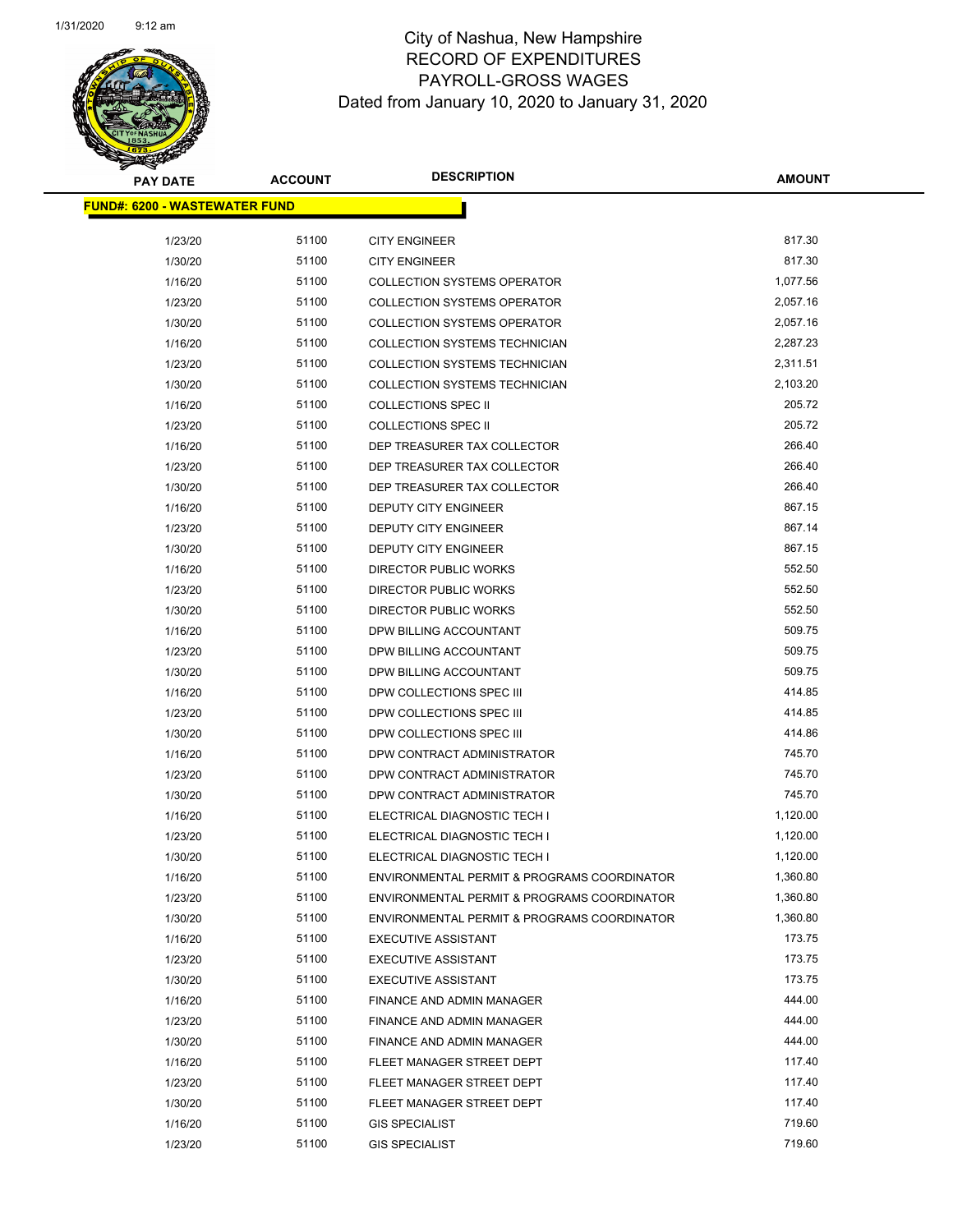| <b>PAY DATE</b>                       | <b>ACCOUNT</b> | <b>DESCRIPTION</b>             | <b>AMOUNT</b> |
|---------------------------------------|----------------|--------------------------------|---------------|
| <u> FUND#: 6200 - WASTEWATER FUND</u> |                |                                |               |
|                                       |                |                                |               |
| 1/30/20                               | 51100          | <b>GIS SPECIALIST</b>          | 719.60        |
| 1/16/20                               | 51100          | MECHANIC WWTP 1ST CLASS        | 4,315.21      |
| 1/23/20                               | 51100          | <b>MECHANIC WWTP 1ST CLASS</b> | 4,315.20      |
| 1/30/20                               | 51100          | MECHANIC WWTP 1ST CLASS        | 4,315.20      |
| 1/16/20                               | 51100          | OPERATOR II WWTP 1st           | 4,293.60      |
| 1/23/20                               | 51100          | OPERATOR II WWTP 1st           | 4,293.61      |
| 1/30/20                               | 51100          | <b>OPERATOR II WWTP 1st</b>    | 4,293.60      |
| 1/16/20                               | 51100          | OPERATOR II WWTP 2nd           | 2,172.80      |
| 1/23/20                               | 51100          | OPERATOR II WWTP 2nd           | 1,955.52      |
| 1/30/20                               | 51100          | OPERATOR II WWTP 2nd           | 2,145.64      |
| 1/16/20                               | 51100          | OPERATOR II WWTP 3rd           | 2,180.85      |
| 1/23/20                               | 51100          | OPERATOR II WWTP 3rd           | 2,180.83      |
| 1/30/20                               | 51100          | OPERATOR II WWTP 3rd           | 2,180.85      |
| 1/16/20                               | 51100          | OPERATOR III WWTP 1st          | 3,390.81      |
| 1/23/20                               | 51100          | OPERATOR III WWTP 1st          | 3,390.80      |
| 1/30/20                               | 51100          | OPERATOR III WWTP 1st          | 3,388.28      |
| 1/16/20                               | 51100          | PLANT OPERATIONS SUPERVISOR    | 1,523.20      |
| 1/23/20                               | 51100          | PLANT OPERATIONS SUPERVISOR    | 1,523.20      |
| 1/30/20                               | 51100          | PLANT OPERATIONS SUPERVISOR    | 1,523.20      |
| 1/16/20                               | 51100          | PROCESS CHEMIST                | 1,002.50      |
| 1/23/20                               | 51100          | PROCESS CHEMIST                | 1,002.50      |
| 1/30/20                               | 51100          | PROCESS CHEMIST                | 1,002.50      |
| 1/16/20                               | 51100          | PUBLIC RELATIONS ADMINISTRATOR | 231.65        |
| 1/23/20                               | 51100          | PUBLIC RELATIONS ADMINISTRATOR | 231.65        |
| 1/30/20                               | 51100          | PUBLIC RELATIONS ADMINISTRATOR | 231.65        |
| 1/16/20                               | 51100          | SENIOR STAFF ENGINEER          | 2,380.89      |
| 1/23/20                               | 51100          | SENIOR STAFF ENGINEER          | 2,380.89      |
| 1/30/20                               | 51100          | SENIOR STAFF ENGINEER          | 2,380.90      |
| 1/16/20                               | 51100          | SR MGR ACCT FIN REPORTING      | 394.70        |
| 1/23/20                               | 51100          | SR MGR ACCT FIN REPORTING      | 394.70        |
| 1/30/20                               | 51100          | SR MGR ACCT FIN REPORTING      | 394.70        |
| 1/16/20                               | 51100          | <b>STAFF ENGINEER</b>          | 702.87        |
| 1/23/20                               | 51100          | <b>STAFF ENGINEER</b>          | 702.87        |
| 1/30/20                               | 51100          | <b>STAFF ENGINEER</b>          | 702.87        |
| 1/16/20                               | 51100          | SUPERINTENDENT OF WASTEWATER   | 1,998.10      |
| 1/23/20                               | 51100          | SUPERINTENDENT OF WASTEWATER   | 1,998.10      |
| 1/30/20                               | 51100          | SUPERINTENDENT OF WASTEWATER   | 1,998.09      |
| 1/16/20                               | 51100          | <b>SUPV LABORATORY</b>         | 1,237.60      |
| 1/23/20                               | 51100          | <b>SUPV LABORATORY</b>         | 1,237.60      |
| 1/30/20                               | 51100          | <b>SUPV LABORATORY</b>         | 1,237.60      |
| 1/16/20                               | 51100          | TRUCK DRIVER STREET REPAIR     | 896.40        |
| 1/23/20                               | 51100          | TRUCK DRIVER STREET REPAIR     | 896.40        |
| 1/30/20                               | 51100          | TRUCK DRIVER STREET REPAIR     | 899.60        |
| 1/16/20                               | 51100          | <b>WASTEWATER ASSISTANT</b>    | 2,689.21      |
| 1/23/20                               | 51100          | <b>WASTEWATER ASSISTANT</b>    | 2,689.21      |
|                                       |                |                                |               |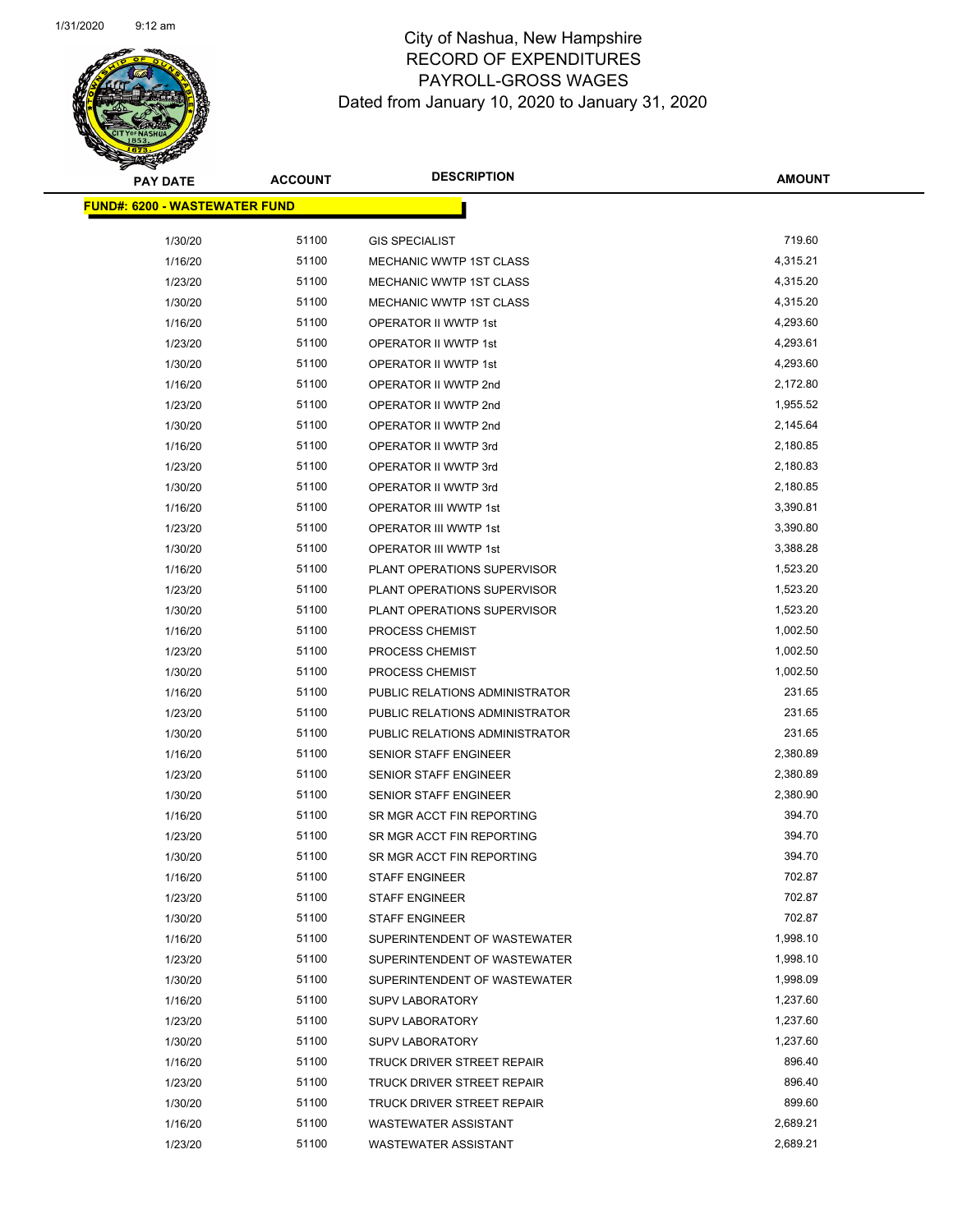

| <b>PAY DATE</b>                       | <b>ACCOUNT</b> | <b>DESCRIPTION</b>                   | <b>AMOUNT</b> |
|---------------------------------------|----------------|--------------------------------------|---------------|
| <u> FUND#: 6200 - WASTEWATER FUND</u> |                |                                      |               |
|                                       |                |                                      |               |
| 1/30/20                               | 51100          | <b>WASTEWATER ASSISTANT</b>          | 2,689.20      |
| 1/16/20                               | 51100          | <b>WASTEWATER FOREMAN</b>            | 2,649.20      |
| 1/23/20                               | 51100          | <b>WASTEWATER FOREMAN</b>            | 2,649.20      |
| 1/30/20                               | 51100          | <b>WASTEWATER FOREMAN</b>            | 2,649.19      |
| 1/16/20                               | 51100          | <b>WASTEWATER PROJECT ENGINEER</b>   | 1,578.70      |
| 1/23/20                               | 51100          | <b>WASTEWATER PROJECT ENGINEER</b>   | 1,578.70      |
| 1/30/20                               | 51100          | WASTEWATER PROJECT ENGINEER          | 1,578.69      |
| 1/30/20                               | 51300          | <b>COLLECTION EQUIP OPR</b>          | 104.22        |
| 1/16/20                               | 51300          | <b>COLLECTION SYSTEMS OPERATOR</b>   | 220.42        |
| 1/23/20                               | 51300          | <b>COLLECTION SYSTEMS OPERATOR</b>   | 110.21        |
| 1/16/20                               | 51300          | COLLECTION SYSTEMS TECHNICIAN        | 330.63        |
| 1/23/20                               | 51300          | COLLECTION SYSTEMS TECHNICIAN        | 236.62        |
| 1/30/20                               | 51300          | <b>COLLECTION SYSTEMS TECHNICIAN</b> | 433.83        |
| 1/16/20                               | 51300          | DPW COLLECTIONS SPEC III             | 7.80          |
| 1/23/20                               | 51300          | ELECTRICAL DIAGNOSTIC TECH I         | 296.00        |
| 1/30/20                               | 51300          | ELECTRICAL DIAGNOSTIC TECH I         | 539.14        |
| 1/23/20                               | 51300          | EQUIP OPR STREET REPAIR              | 240.44        |
| 1/23/20                               | 51300          | FOREMAN LABOR STREET                 | 161.43        |
| 1/16/20                               | 51300          | MECHANIC WWTP 1ST CLASS              | 121.37        |
| 1/23/20                               | 51300          | MECHANIC WWTP 1ST CLASS              | 1,226.71      |
| 1/30/20                               | 51300          | <b>MECHANIC WWTP 1ST CLASS</b>       | 1,144.30      |
| 1/16/20                               | 51300          | OPERATOR II WWTP 1st                 | 1,637.40      |
| 1/23/20                               | 51300          | OPERATOR II WWTP 1st                 | 1,364.27      |
| 1/30/20                               | 51300          | OPERATOR II WWTP 1st                 | 2,561.17      |
| 1/16/20                               | 51300          | OPERATOR II WWTP 2nd                 | 327.13        |
| 1/30/20                               | 51300          | OPERATOR II WWTP 2nd                 | 653.05        |
| 1/16/20                               | 51300          | OPERATOR II WWTP 3rd                 | 654.24        |
| 1/23/20                               | 51300          | OPERATOR II WWTP 3rd                 | 327.12        |
| 1/16/20                               | 51300          | OPERATOR III WWTP 1st                | 10.77         |
| 1/23/20                               | 51300          | <b>OPERATOR III WWTP 1st</b>         | 696.24        |
| 1/30/20                               | 51300          | OPERATOR III WWTP 1st                | 1,045.75      |
| 1/30/20                               | 51300          | PROCESS CHEMIST                      | 131.58        |
| 1/30/20                               | 51300          | SOLID WASTE FOREMAN                  | 149.01        |
| 1/16/20                               | 51300          | <b>SUPV LABORATORY</b>               | 69.60         |
| 1/23/20                               | 51300          | <b>SUPV LABORATORY</b>               | 69.60         |
| 1/30/20                               | 51300          | <b>SUPV LABORATORY</b>               | 116.01        |
| 1/23/20                               | 51300          | TRUCK DRIVER STREET REPAIR           | 551.23        |
| 1/23/20                               | 51300          | <b>WASTEWATER ASSISTANT</b>          | 201.69        |
| 1/30/20                               | 51300          | <b>WASTEWATER ASSISTANT</b>          | 345.65        |
| 1/16/20                               | 51300          | <b>WASTEWATER FOREMAN</b>            | 985.11        |
| 1/23/20                               | 51300          | <b>WASTEWATER FOREMAN</b>            | 571.24        |
| 1/30/20                               | 51300          | <b>WASTEWATER FOREMAN</b>            | 620.91        |
| 1/16/20                               | 51400          | <b>TEMPORARY LAB ASSISTANT</b>       | 577.50        |
| 1/23/20                               | 51600          | <b>COLLECTION SYSTEMS OPERATOR</b>   | 400.00        |
| 1/30/20                               | 51600          | COLLECTION SYSTEMS TECHNICIAN        | 800.00        |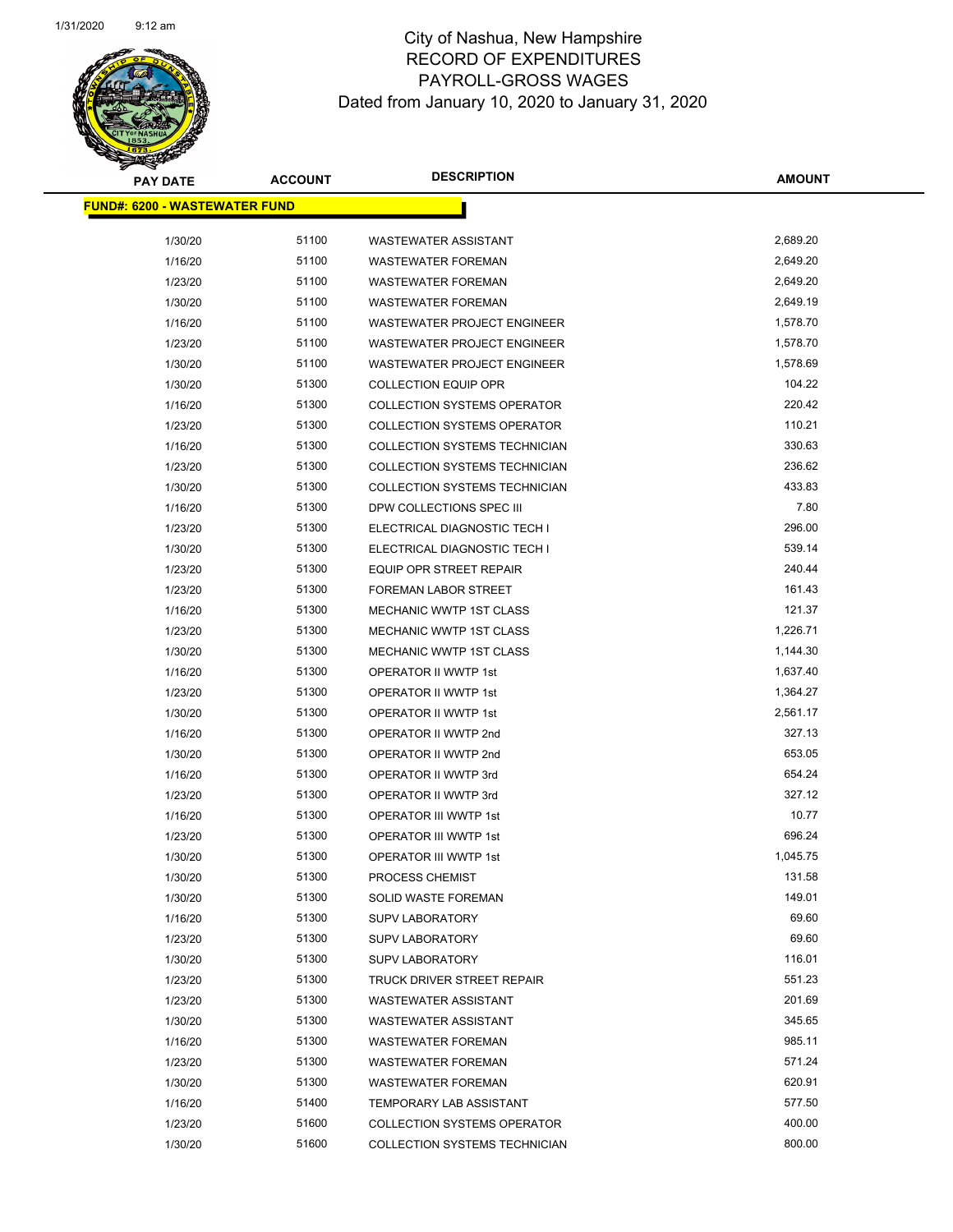Page 155 of 156

| $\overline{\phantom{a}}$<br><b>PAY DATE</b> | <b>ACCOUNT</b> | <b>DESCRIPTION</b> | <b>AMOUNT</b> |
|---------------------------------------------|----------------|--------------------|---------------|
| <b>FUND#: 6200 - WASTEWATER FUND</b>        |                |                    |               |
| 1/30/20                                     | 55118          | TELEPHONE-CELLULAR | 392.05        |
| <b>TOTAL FUND 6200 - WASTEWATER FUND</b>    |                |                    | \$166,686.28  |

| <b>FUND#: 6500 - PROPERTY &amp; CASUALTY FUND</b>     |       |                                    |             |
|-------------------------------------------------------|-------|------------------------------------|-------------|
|                                                       |       |                                    |             |
| 1/16/20                                               | 51100 | <b>PROGRAM SUPV</b>                | 1,424.80    |
| 1/23/20                                               | 51100 | <b>PROGRAM SUPV</b>                | 1,424.80    |
| 1/30/20                                               | 51100 | <b>PROGRAM SUPV</b>                | 1,424.80    |
| 1/16/20                                               | 51100 | PROPERTY AND CASUALTY ADJUSTER     | 2,491.15    |
| 1/23/20                                               | 51100 | PROPERTY AND CASUALTY ADJUSTER     | 2,491.14    |
| 1/30/20                                               | 51100 | PROPERTY AND CASUALTY ADJUSTER     | 2,491.15    |
| 1/16/20                                               | 51100 | <b>RISK MANAGER</b>                | 1,911.60    |
| 1/23/20                                               | 51100 | <b>RISK MANAGER</b>                | 1,911.60    |
| 1/30/20                                               | 51100 | <b>RISK MANAGER</b>                | 1,911.60    |
| 1/16/20                                               | 51100 | SAFETY LOSS PREVENTION SPEC        | 1,161.45    |
| 1/23/20                                               | 51100 | SAFETY LOSS PREVENTION SPEC        | 1,161.45    |
| 1/30/20                                               | 51100 | SAFETY LOSS PREVENTION SPEC        | 1,161.45    |
| 1/30/20                                               | 55118 | TELEPHONE-CELLULAR                 | 100.00      |
| 1/16/20                                               | 59207 | <b>WORKERS COMPENSATION CLAIMS</b> | 10,455.72   |
| 1/23/20                                               | 59207 | <b>WORKERS COMPENSATION CLAIMS</b> | 8,517.29    |
| 1/30/20                                               | 59207 | <b>WORKERS COMPENSATION CLAIMS</b> | 10,850.76   |
| 1/16/20                                               | 59225 | <b>GENERAL LIABILITY CLAIMS</b>    | 968.67      |
| 1/23/20                                               | 59225 | <b>GENERAL LIABILITY CLAIMS</b>    | 968.67      |
| 1/30/20                                               | 59225 | <b>GENERAL LIABILITY CLAIMS</b>    | 968.67      |
| 1/16/20                                               | 59290 | <b>LONG TERM DISABILITY CLAIMS</b> | 1,319.80    |
| 1/23/20                                               | 59290 | <b>LONG TERM DISABILITY CLAIMS</b> | 1,319.80    |
| 1/30/20                                               | 59290 | LONG TERM DISABILITY CLAIMS        | 3,454.66    |
| <b>TOTAL FUND 6500 - PROPERTY &amp; CASUALTY FUND</b> |       |                                    | \$59,891.03 |

## **FUND#: 6600 - BENEFITS SELF INSURANCE FUND**

| 1/16/20 | 51100 | EMPLOYEE BENEFITS ASSISTANT        | 770.30   |
|---------|-------|------------------------------------|----------|
| 1/23/20 | 51100 | <b>FMPLOYEE BENEEITS ASSISTANT</b> | 770.29   |
| 1/30/20 | 51100 | <b>FMPLOYEE BENEEITS ASSISTANT</b> | 770.28   |
| 1/16/20 | 51100 | <b>EMPLOYEE BENEEITS MANAGER</b>   | 1.520.15 |
| 1/23/20 | 51100 | EMPLOYEE BENEFITS MANAGER          | 1.520.15 |
| 1/30/20 | 51100 | <b>EMPLOYEE BENEEITS MANAGER</b>   | 1.520.15 |
| 1/16/20 | 51100 | <b>EMPLOYEE BENEEITS SPEC</b>      | 1.096.28 |
| 1/23/20 | 51100 | <b>EMPLOYEE BENEFITS SPEC</b>      | 1.096.29 |
| 1/30/20 | 51100 | <b>EMPLOYEE BENEEITS SPEC</b>      | 1.096.28 |
| 1/16/20 | 51100 | HUMAN RESOURCES DIRECTOR           | 336.60   |